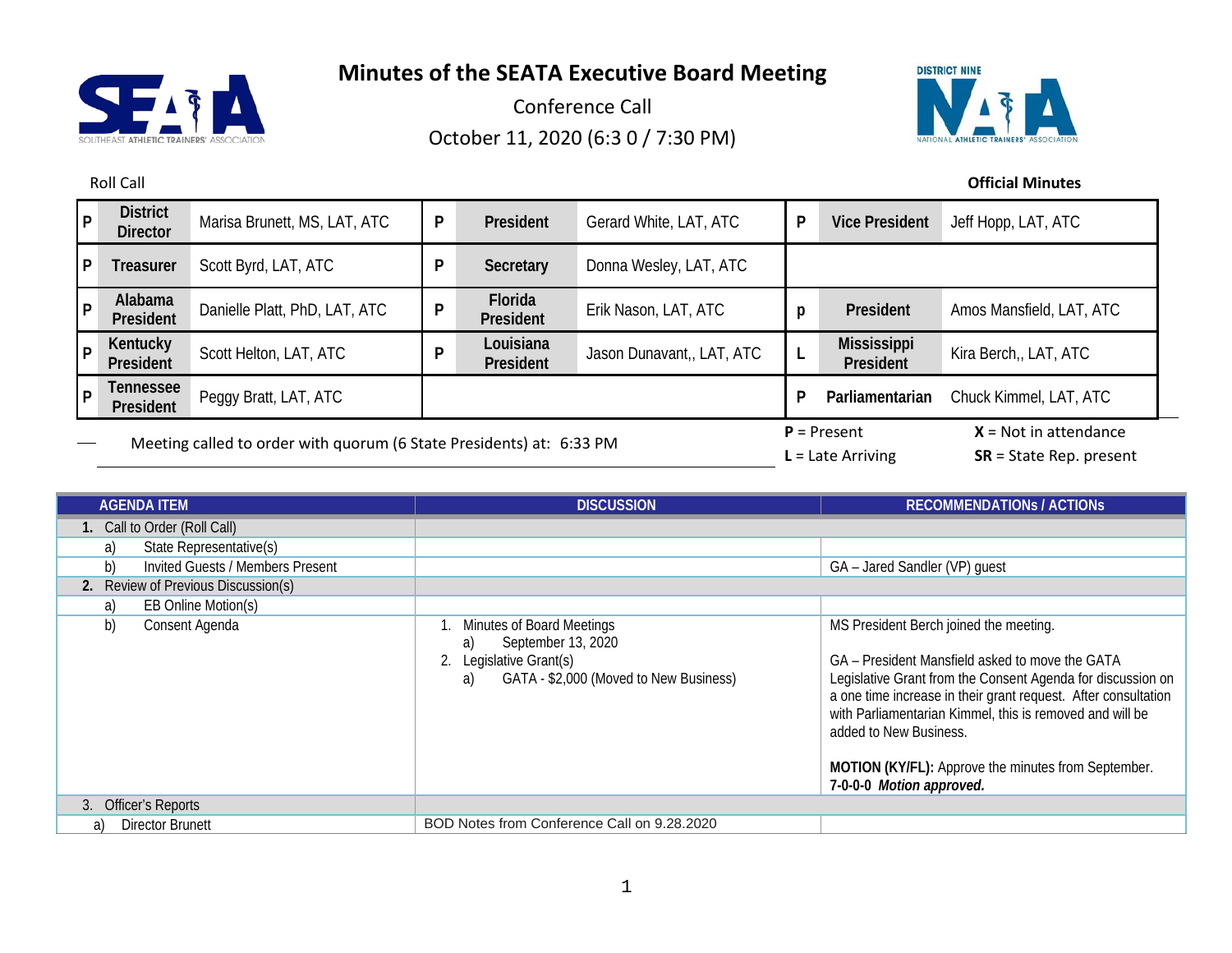

Conference Call



| Sports Health/AOSSM has extended their offer to our              |  |
|------------------------------------------------------------------|--|
| membership for another year of free digital Sports Health        |  |
| magazine.                                                        |  |
|                                                                  |  |
| No report from BOC, CAATE, or NATA Foundation                    |  |
| 1. Governmental Affairs Update:                                  |  |
| NATA is sending out comment letter on the CMS fee                |  |
|                                                                  |  |
| schedule.                                                        |  |
| Just completed Legislative Boot Camp in PA and have<br>$\bullet$ |  |
| scheduled NE, MO. The states are financially responsible         |  |
| for staff to travel to their state; virtual is also an option.   |  |
| 2. MARCOM update:                                                |  |
| Our partnership with Icy Hot/ Shaquille O'Neal Foundation        |  |
| kicked off their "Get Game Ready" initiative on 9.25.2020.       |  |
| Tory and Shaq did a lot of interviews all over the country       |  |
| which had great reach! This has been a great partnership         |  |
| and we look forward to our continued partnership and             |  |
| initiatives                                                      |  |
| 3. Knowledge Initiatives Update:                                 |  |
| VNATA2020 preliminary reports:                                   |  |
| o Currently 8517 completed sessions                              |  |
| There is still currently 1300 attendees that need<br>$\circ$     |  |
| to complete their session/assessments                            |  |
|                                                                  |  |
| Over 150,000 hours of learning<br>$\circ$                        |  |
| Attendee completion transcripts are updated<br>$\circ$           |  |
| twice daily.                                                     |  |
| Members are encouraged to continue to learn                      |  |
| and earn CE's                                                    |  |
| Statements of Credits will be going out in<br>$\circ$            |  |
| batches $-$ Oct. 1 <sup>st</sup> and end of October.             |  |
| BOC system is set up to report EBP Sessions<br>$\circ$           |  |
| and Category A separately.                                       |  |
| <b>Educational Webinars</b><br>$\bullet$                         |  |
| Really got going in February and has been doing<br>$\circ$       |  |
| well since then.                                                 |  |
| This is a way for NATA to continuously offer<br>$\circ$          |  |
| "live" CE events                                                 |  |
| These provide a steady stream of information to<br>$\circ$       |  |
| the PDC and can be quick and fill gaps for                       |  |
| members at a low cost                                            |  |
| These can even be held with a small number of                    |  |
| attendees.                                                       |  |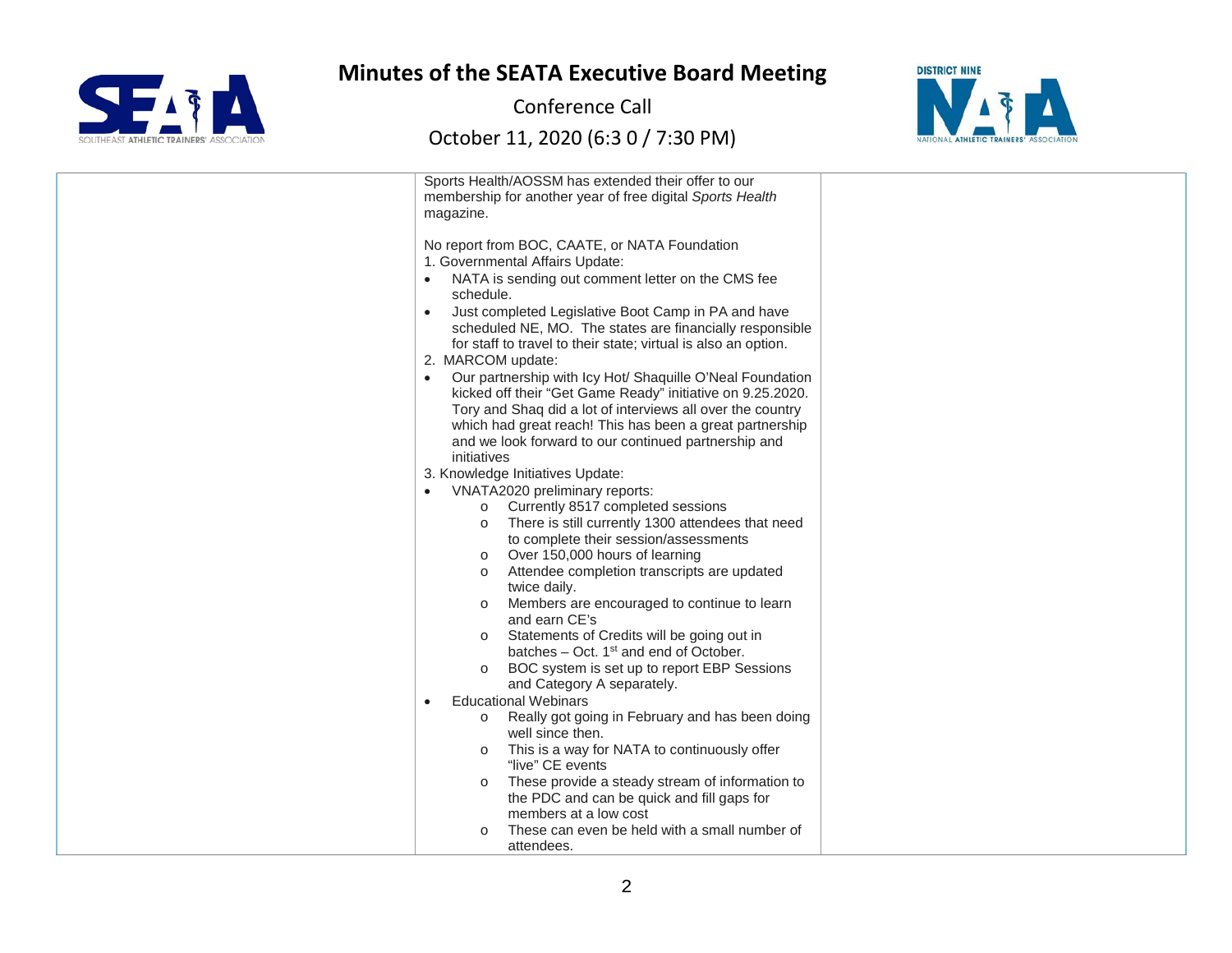

Conference Call



|    |                        | Dr. MaryBeth Horodyski presented on AT profession to<br>the National Association of Advisors in Health Professions<br>- over 80 advisors were in attendance.<br>AT Educationalist Community is still growing on Social<br>$\bullet$<br>Media.<br>4. ACTION ITEMS<br>BOD Approved the release of up to \$129,402 in funding<br>to continue work being done on the ACO Demonstration<br>Project.<br>BOD Approved the COPA Public Safety's Committee<br>$\bullet$<br>Public Safety Value Model.<br>BOD Approved the Mandatory Reporting FAQ on<br>$\bullet$<br>Collegiate Mandatory Reporting. This is to give our<br>collegiate ATs guidance with the new regulations. (This<br>document was produced in response to the new federal<br>regulations concerning Title IX announced by the US<br>Dept. of Education in August of 2020.) This changes how<br>colleges must respond to sexual assault and harassment<br>complaints, generally giving more rights to accused<br>students and lessening reporting mandates for<br>employees.<br>BOD Approved Meghan McKay as the new Canadian<br>Athletic Therapist's Association (CATA) liaison for the<br>International Committee Liaisons. |                                                                                                                                                                                                                                                                                                                                                                                   |
|----|------------------------|---------------------------------------------------------------------------------------------------------------------------------------------------------------------------------------------------------------------------------------------------------------------------------------------------------------------------------------------------------------------------------------------------------------------------------------------------------------------------------------------------------------------------------------------------------------------------------------------------------------------------------------------------------------------------------------------------------------------------------------------------------------------------------------------------------------------------------------------------------------------------------------------------------------------------------------------------------------------------------------------------------------------------------------------------------------------------------------------------------------------------------------------------------------------------------------|-----------------------------------------------------------------------------------------------------------------------------------------------------------------------------------------------------------------------------------------------------------------------------------------------------------------------------------------------------------------------------------|
| b) | <b>President White</b> | Officers met with Cvent and ATSS Committee and CSMM.<br>$\mathbf{1}$                                                                                                                                                                                                                                                                                                                                                                                                                                                                                                                                                                                                                                                                                                                                                                                                                                                                                                                                                                                                                                                                                                                  | ACTION: Once hotel contracts are approved, President<br>White will contact the HOF, Honors & Awards<br>Committee/Scholarship Committees about the awards for<br>2021 VSEATA.                                                                                                                                                                                                      |
| a) | Vice President Hopp    | 1. UPDATE on Hotel Contracts:<br>Pushing 2021 contract to 2022?<br>a.<br>2022-23 (23-24) contract negotiations?<br>$b_{1}$                                                                                                                                                                                                                                                                                                                                                                                                                                                                                                                                                                                                                                                                                                                                                                                                                                                                                                                                                                                                                                                            | Contract Addendums have been signed and returned to<br>Conference Direct to get to the hotel. CPR will not be an<br>IHG hotel when we return.<br>Once this is finalized, then we will again look at moving<br>forward with the contracts for the 2023-24 negotiations.<br>Formal announcement of VSEATA ATSS and CSMM will<br>happen once everything with the hotel is finalized. |
| b) | Secretary Wesley`      | Membership Update $-5,452$ as of 10.11.2020 - New<br>membership lists have been uploaded to Dropbox for State<br>Secretaries.                                                                                                                                                                                                                                                                                                                                                                                                                                                                                                                                                                                                                                                                                                                                                                                                                                                                                                                                                                                                                                                         | <b>ACTION:</b> Get info to Secretary Wesley or Brandon Platt<br>by mid-week for next e-Blast.                                                                                                                                                                                                                                                                                     |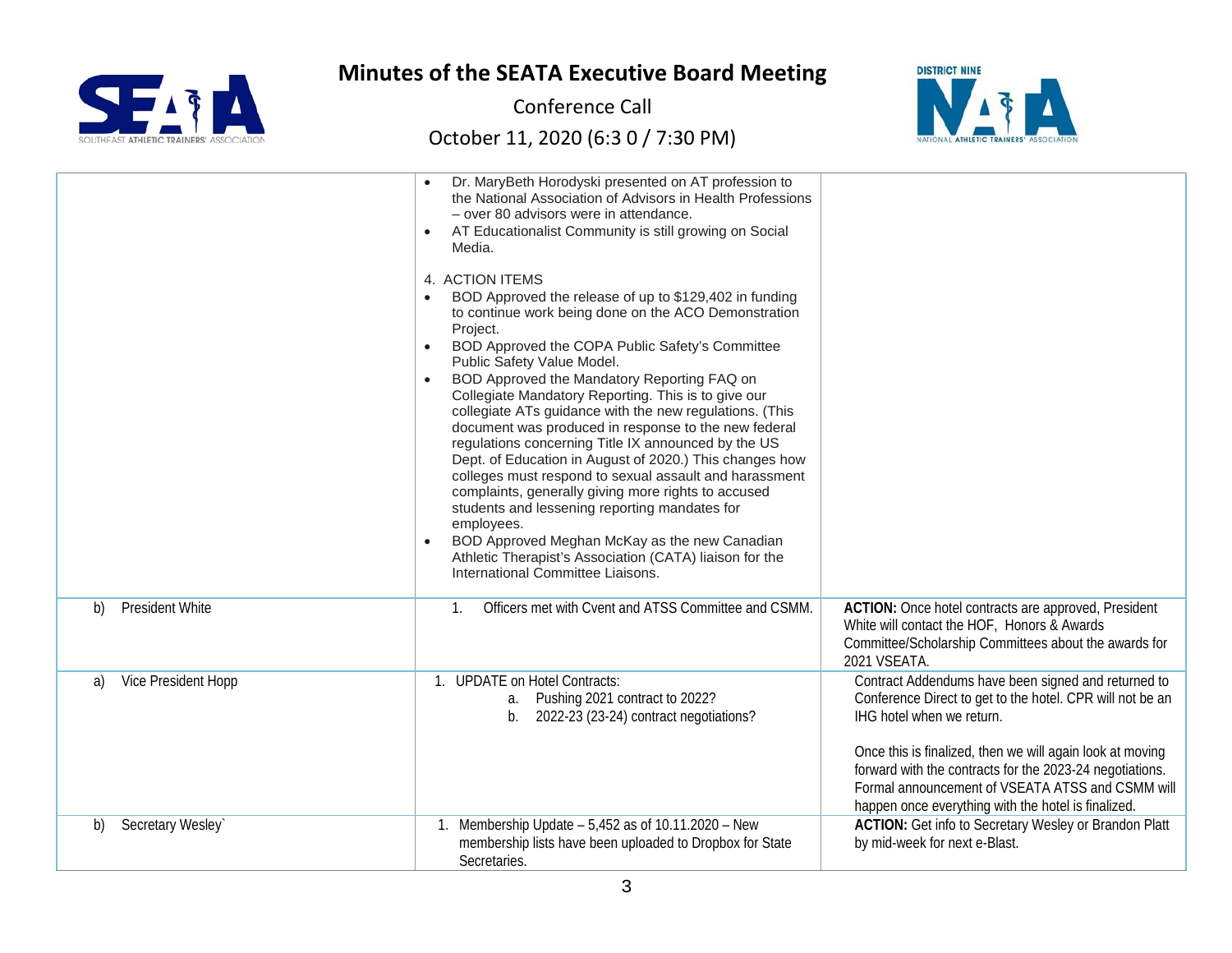

Conference Call



|                                  | Associate $-61(62)$<br>Cert. Professional - 4578 (4041)<br>Cert. Retired - 196 (196)<br>Cert. Student - 101 (661)<br>Honorary $-25(25)$<br>Lic. Professional $-2(1)$<br>Retired $-1(1)$<br>Student - 488 (472)<br>2. ATSS Website – continuing to develop and have another<br>conference call with Cvent on Monday morning. Plan is to have<br>registration open 10.15.2020 and begin accepting Research Poster<br>Abstracts which have a deadline of Nov. 1 for submission.<br>3. Membership Renewal is open - 4 payments if submitted by end of<br>October.<br>4. eBlast items by mid-week. | ACTION: States are asked to assist with encouraging<br>their members to renew their NATA Membership. |
|----------------------------------|-----------------------------------------------------------------------------------------------------------------------------------------------------------------------------------------------------------------------------------------------------------------------------------------------------------------------------------------------------------------------------------------------------------------------------------------------------------------------------------------------------------------------------------------------------------------------------------------------|------------------------------------------------------------------------------------------------------|
|                                  |                                                                                                                                                                                                                                                                                                                                                                                                                                                                                                                                                                                               |                                                                                                      |
| <b>Treasurer Byrd</b><br>C)      | 1. ACTION: Treasurer Byrd and the Finance Committee need to<br>investigate the ability of accepting donations for funding<br>scholarships awarded thru SEATA.<br>Discussion: There is a new contact with SMA accounting firm<br>and will work to continue with scholarships and taxes.<br><b>Current Financial Status:</b><br>Checking - \$251,627.35<br>Savings & Investments - \$372,487.28                                                                                                                                                                                                 |                                                                                                      |
| 2. Committee Reports             |                                                                                                                                                                                                                                                                                                                                                                                                                                                                                                                                                                                               |                                                                                                      |
| <b>Standing Committees</b><br>a) |                                                                                                                                                                                                                                                                                                                                                                                                                                                                                                                                                                                               |                                                                                                      |
| i. Finance Committee             | Update: Finance Committee invited three banking institutions to a<br>Zoom Meeting with members of the Executive Board:<br>1. Regions Bank<br>Bank of America / Merrill Lynch<br>First Horizon (Requested to meet on Oct. 13th.<br>Members in Attendance: White, Brunett, Byrd, Wesley, Pratt,<br>Dunavant, Bratt, and Kimmel. Video recording is available in Google<br>Drive for those that want to view that were unable to be on the call                                                                                                                                                  |                                                                                                      |